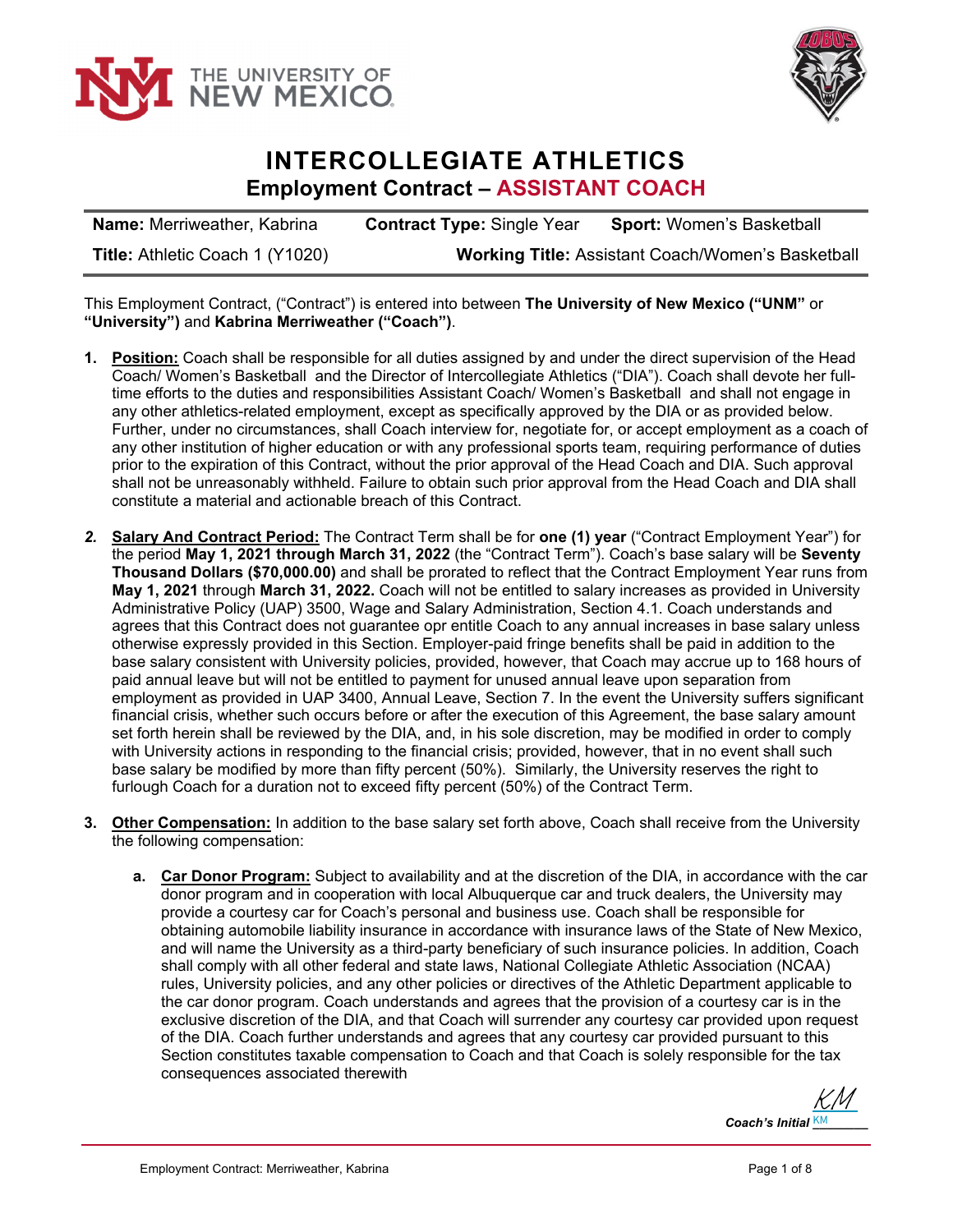**b. Travel:** Coach's spouse or domestic partner (as described in UAP 3790, Domestic Partners) and minor dependent children may be added to the official University travel party to regular season away and post-season games within the continental United States as determined at the DIA's exclusive discretion and subject to availability of funds. Coach understands and agrees that the value of this benefit likely is taxable compensation to Coach, and that Coach is solely responsible for the tax consequences associated therewith.

Coach understands agrees that all compensation set forth in this Section is subject to compliance with University policies and procedures, the Mountain West Conference (MWC) rules and regulations, and the NCAA policies and procedures.

- **4. Incentive Salary:** An incentive payment is a direct payment over and above the Coach's base salary, in an amount to be determined by the DIA subject to the approval of the University President or designee and subject to availability of funds. Coach is eligible for an incentive payment upon achieving performance criteria established by the DIA in his exclusive discretion, and which are subject to annual review and revision by the DIA. Coach will be eligible for such incentive salary payments after completing the Contract Employment Year in which the incentive is earned. Incentive payments, if any, will be paid no later than **ninety (90)** days after the end of such Contract Employment Year. In order to be eligible for incentive payments under this provision, Coach must be currently employed by the University at the time that the incentive payment is due. Coach understands and agrees that incentive payments, if any, are taxable compensation to Coach and that Coach is solely responsible for the tax consequences associated therewith.
- **5. Independent Income:** Subject to compliance with Athletics Department, University, MWC and NCAA policies, as currently in force and from time to time amended, and with advance written permission of the DIA, Coach may earn other athletics-related income during the period of this Contract. Coach understands and agrees that such activities are independent of Coach's University employment and the University shall have no liability or responsibility for any claims arising therefrom. Coach agrees to indemnify the University and hold it harmless from any claims arising out of any independent contractual or other business and/or employment arrangements with third parties. Coach's advance written requests pursuant to this Section shall include the sources and amounts of any independent income contemplated by this Section. Coach understands and agrees that Coach is solely responsible for any tax liability associated with such activities.

With the written permission of the DIA, Coach may organize and conduct a camp, clinic, lessons, or sports league pursuant to the Athletics Department's summer camp policy. Coach understands and agrees to comply with all generally applicable University policies as well as the terms UNM Athletics' Camp Manual Policy and Procedures provided by the UNM Athletics Compliance office. Coach acknowledges that these policies, procedures and rules include, but are not limited to policies and rules regarding: licensing of University logos, trademarks, copyrighted material and the images and likenesses of University students and employees; income reporting; background checks; minors on campus; discrimination and harassment; and the appropriate use of University facilities. These activities are performed in addition to Coach's assigned duties and responsibilities, and shall not interfere with those assigned duties and responsibilities. Coach shall receive no compensation from the University in connection with these activities. Coach understands and agrees that Coach is solely responsible for any tax liability associated with such activities and that the University shall have no liability or responsibility for any claims arising therefrom. Coach shall be responsible for obtaining general liability insurance in accordance with insurance laws of the State of New Mexico, and will name the University as a third-party beneficiary of such insurance policies. Coach agrees to indemnify the University and hold it harmless from any claims arising out of any camp-related activities.

**6. Duties and Responsibilities:** Under the supervision and direction of the Head Coach/ Women's Basketball and the DIA, Coach shall be responsible for assisting the Head Coach to achieve, in an efficient and effective manner, the goals and objectives of the University's Intercollegiate Women's Basketball Program and the Department of Intercollegiate Athletics as established by the DIA. Said goals and achievements shall be in concert with the mission of the Department of Intercollegiate Athletics and the University, including the planning development, implementation and maintenance of an NCAA Division I Women's Basketball program

 $\mathbf C$ oach's Initial  $\frac{\mathsf{KM}}{\mathsf{KM}}$ [KM](https://secure.na2.echosign.com/verifier?tx=CBJCHBCAABAAt_GB_P6jJEakdSwUHN5glOLqmvvs2oH6)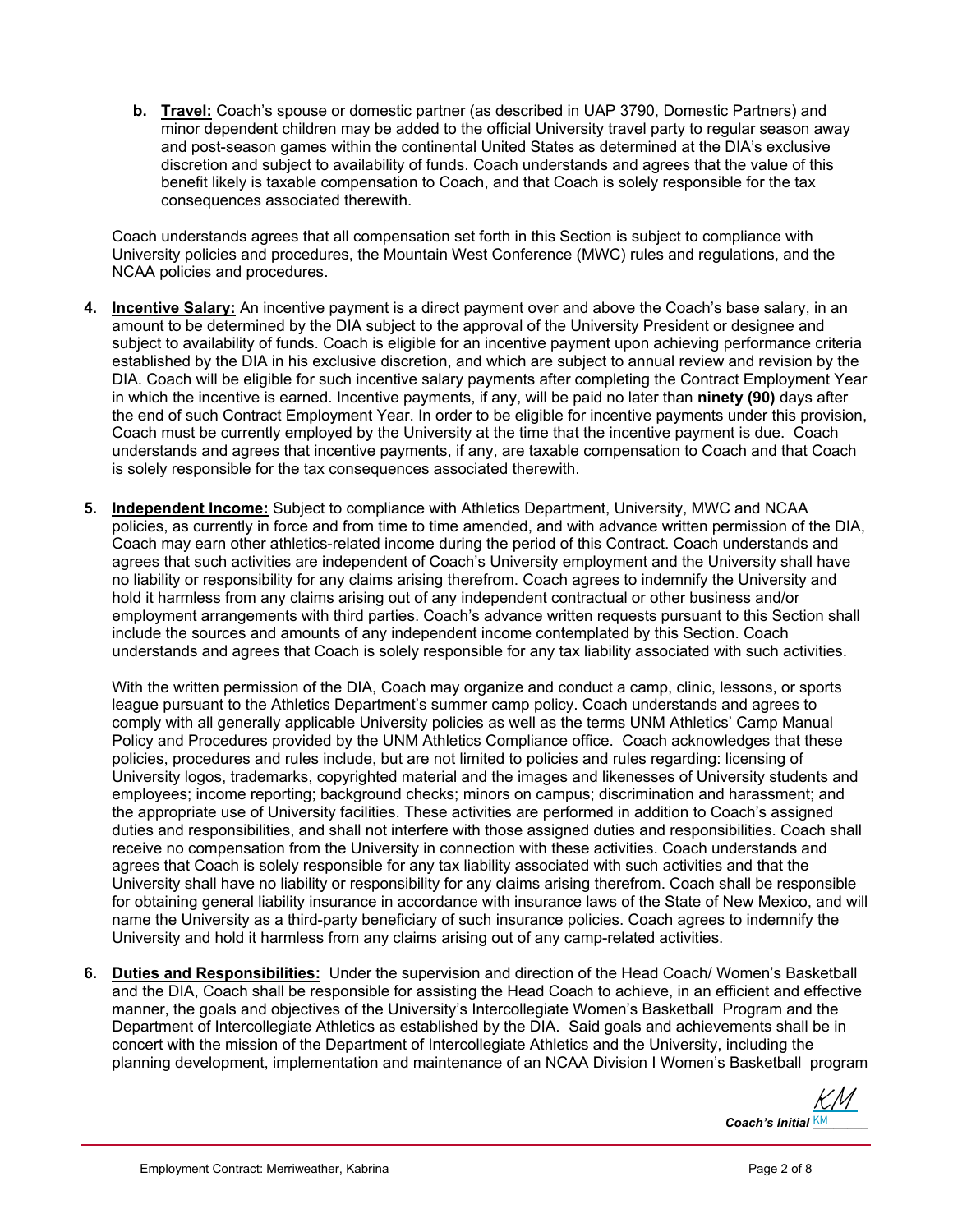that is characterized by excellence, exemplified by academic achievement and development of character, maturity and a sense of fair play in Women's Basketball . To that end:

- **a.** Coach shall perform her duties and responsibilities under this Contract to the reasonable satisfaction of the Head Coach and DIA, including but not limited to, assisting the Head Coach in the recruitment of student athletes consistent with all NCAA and MWC regulations, coaching and instruction of student athletes as well as all responsibilities normally associated with and performed by an Assistant Coach of an NCAA Division I Women's Basketball program at a member institution of the Mountain West Conference or other major NCAA Division I institution. Coach agrees to maintain a courteous and collegial working relationship with Athletics Department and University staff and faculty. Coach shall perform all duties set forth in this Contract and reasonably assigned by the Head Coach/ and DIA including, without limitation, assisting in the development and implementation of recruiting plans and strategies consistent with all applicable NCAA and MWC regulations; and, in general shall be responsible for evaluating, recruiting training conditioning, instructing, supervising, disciplining and coaching student athletes to prepare them to compete in the MWC and against college competition at the national level.
- **b.** Coach be responsible for assisting the Head Coach and use her best efforts to ensure that institutional control of the Women's Basketball program is sustained through the development, implementation and maintenance of a vigorous and effective program for compliance with all NCAA, and MWC regulations and bylaws, and all policies of the University.
- **c.** Coach shall act and speak positively about the University and the University's athletic programs in private and public forums.
- **d.** Coach shall perform her duties and responsibilities while comporting himself at all times in a professional and personal manner consistent with good sportsmanship and with the high moral, ethical and academic standards of the University and the Department, the MWC, and the NCAA.
- **e.** At no time shall Coach be involved in discreditable conduct that is inconsistent with professional standards of the University, or that is seriously prejudicial to the best interests of the University, or that violates the University's mission in a substantive manner.
- **f.** Coach shall exercise due care such that any personnel under her responsibility or supervision shall comport themselves in a similar manner.
- **g.** Coach shall make every reasonable effort to ensure that all student athletes' academic requirements are met in cooperation with and in support of the University faculty and administration.
- **h.** Coach recognizes and supports the importance to the University of its academic policies, standards and requirements and Coach hereby agrees to abide by and support these and any future academic standards adopted by the University, in all aspects of her duties and set forth herein.
- **i.** Coach shall not disclose or use any secret, proprietary, or confidential information about the University or its business affairs or activities, all of which shall be deemed "confidential information," except during the term hereof and then only for the benefit of the University.
- **j.** Coach, as a recognized and notable spokesperson for intercollegiate athletics and education, shall support the University administration mission, policies and decisions, in all of her dealing and activities with the public
- **7. Conduct of Athletics Personnel:** Coach, hired to administer, conduct, and/or coach intercollegiate athletics, shall act with honesty and sportsmanship at all times in promoting the honor and dignity of fair play in the

 $\mathbf C$ oach's Initial  $\frac{\mathsf{KM}}{\mathsf{KM}}$ [KM](https://secure.na2.echosign.com/verifier?tx=CBJCHBCAABAAt_GB_P6jJEakdSwUHN5glOLqmvvs2oH6)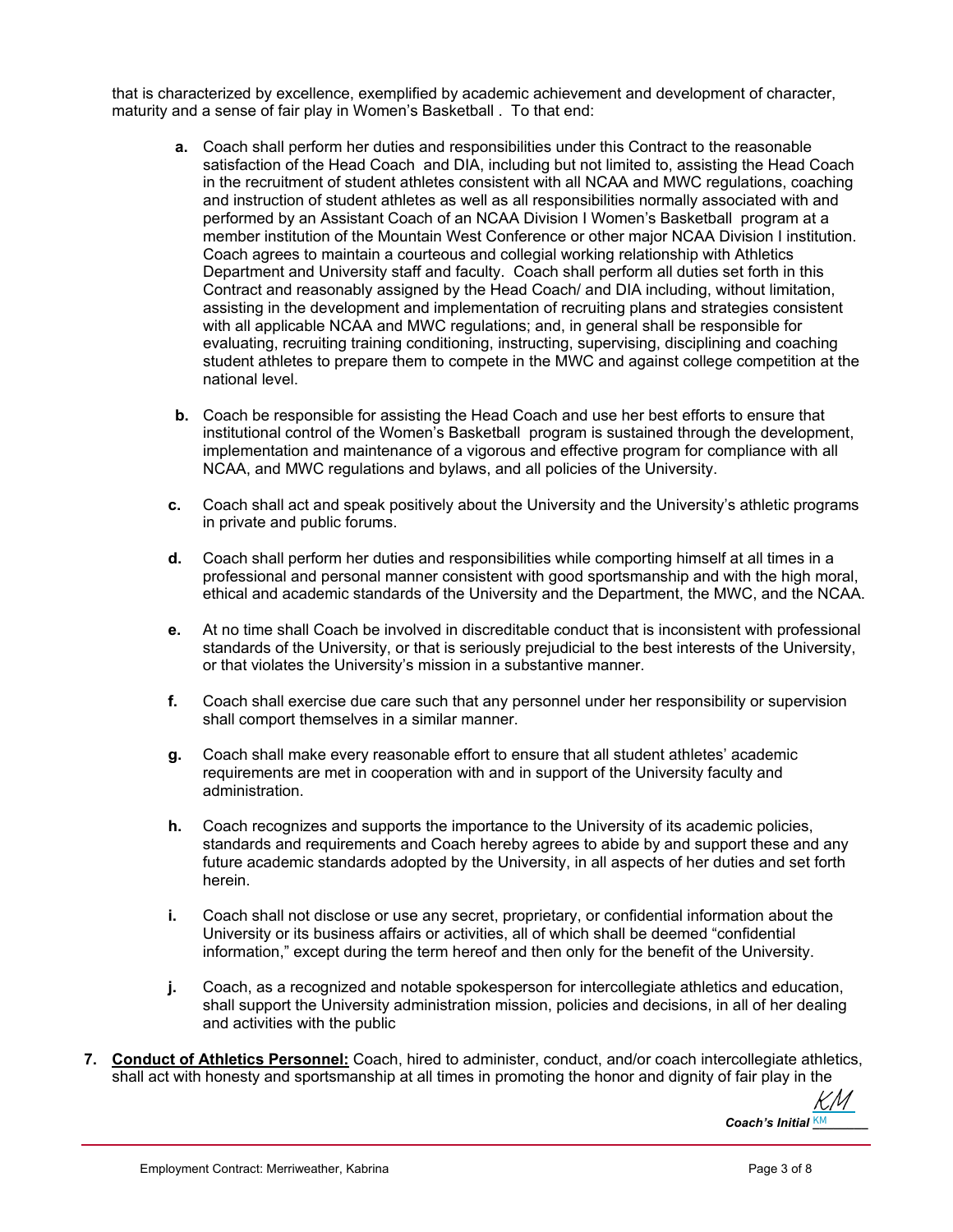context of the high standards associated with collegiate competitive sports. Coach understands and agrees that honesty and sportsmanship at all times, and the promotion of the honor and dignity of fair play in the context of the high standards associated with collegiate competitive sports, are material to this Contract, and that any conduct that undermines these values may be grounds for discipline, which can include termination for cause in accordance with Section 11.

Coach acknowledges that negative statements concerning the Athletics Department, the University, and the State of New Mexico made to the media or in public may be detrimental to recruiting, fundraising, and the morale of coaches, staff and players in the Women's Basketball program and other programs of intercollegiate athletics and the reputation of the University. Therefore, Coach agrees that Coach is highly encouraged that whenever appropriate and in a timely manner, will first direct any complaint or criticism that Coach may have of a particular University Sports Program, the Athletics Department or the University to the DIA before directing the complaint or criticism to anyone else. This shall not prohibit Coach from making communications protected by whistleblower laws. Further, Coach shall make reasonable efforts to project a positive image with respect to the University, Athletics Department, and Women's Basketball Program. Any conduct that disparages the Women's Basketball Program, Athletics Department or the University may be grounds for discipline, which can include termination for cause in accordance with Section 11.

Coach shall not engage in activities or conduct injurious to the reputation of the University, including without limitation, repeatedly conveying to one person, or conveying to an assembled public group, negative information concerning the University.

- **8. Unethical Conduct:** Coach will refrain from unethical conduct. Unethical conduct may include, but is not limited to, the following examples of misconduct:
	- **a.** Refusal to furnish information relevant to an investigation of a possible violation of an NCAA regulation when requested to do so by the NCAA or the University;
	- **b.** Knowing involvement in arranging for fraudulent academic credit or false transcripts for a prospective or an enrolled student-athlete;
	- **c.** Knowing involvement in offering or providing a prospective or an enrolled student-athlete an improper inducement or extra benefit or improper financial aid;
	- **d.** Knowingly furnishing the NCAA or the University false or misleading information concerning Coach's involvement in or knowledge of matters relevant to a possible violation of an NCAA regulation;
	- **e.** Receipt of benefits by Coach for facilitation or arranging a meeting between a student-athlete and an agent, financial advisor, or a representative of an agent or advisor (e.g., "runner");
	- **f.** Refusal to furnish information relevant to an investigation of a possible violation of federal or state law or University policy when requested to do so by lawfully authorized federal or state agents or University officials or when otherwise required to report under University policy; or
	- **g.** Refusal to comply with regulatory or policy requirements, including but not limited to the reporting requirements imposed by the Jeanne Clery Disclosure of Campus Security Policy and Campus Crime Statistics Act, Title IX of the Education Amendments of 1972 (the "Clery Act"), and any and all University policies relating thereto.

Coach's agreement to refrain from unethical conduct is a material term of Coach's employment and this Contract. Coach expressly understands and acknowledges that unethical conduct is sufficient justification for Termination of Contract for Cause as described in Section 11.

**9. Compliance With Laws, Policies, Rules and Regulations:** Coach shall be responsible for being fully knowledgeable of, and being in full compliance with, the policies, rules, and regulations of the University, the MWC, or any other conference with which the University may elect to affiliate, the NCAA (as they are

 $\mathbf C$ oach's Initial  $\frac{\mathsf{KM}}{\mathsf{KM}}$ [KM](https://secure.na2.echosign.com/verifier?tx=CBJCHBCAABAAt_GB_P6jJEakdSwUHN5glOLqmvvs2oH6)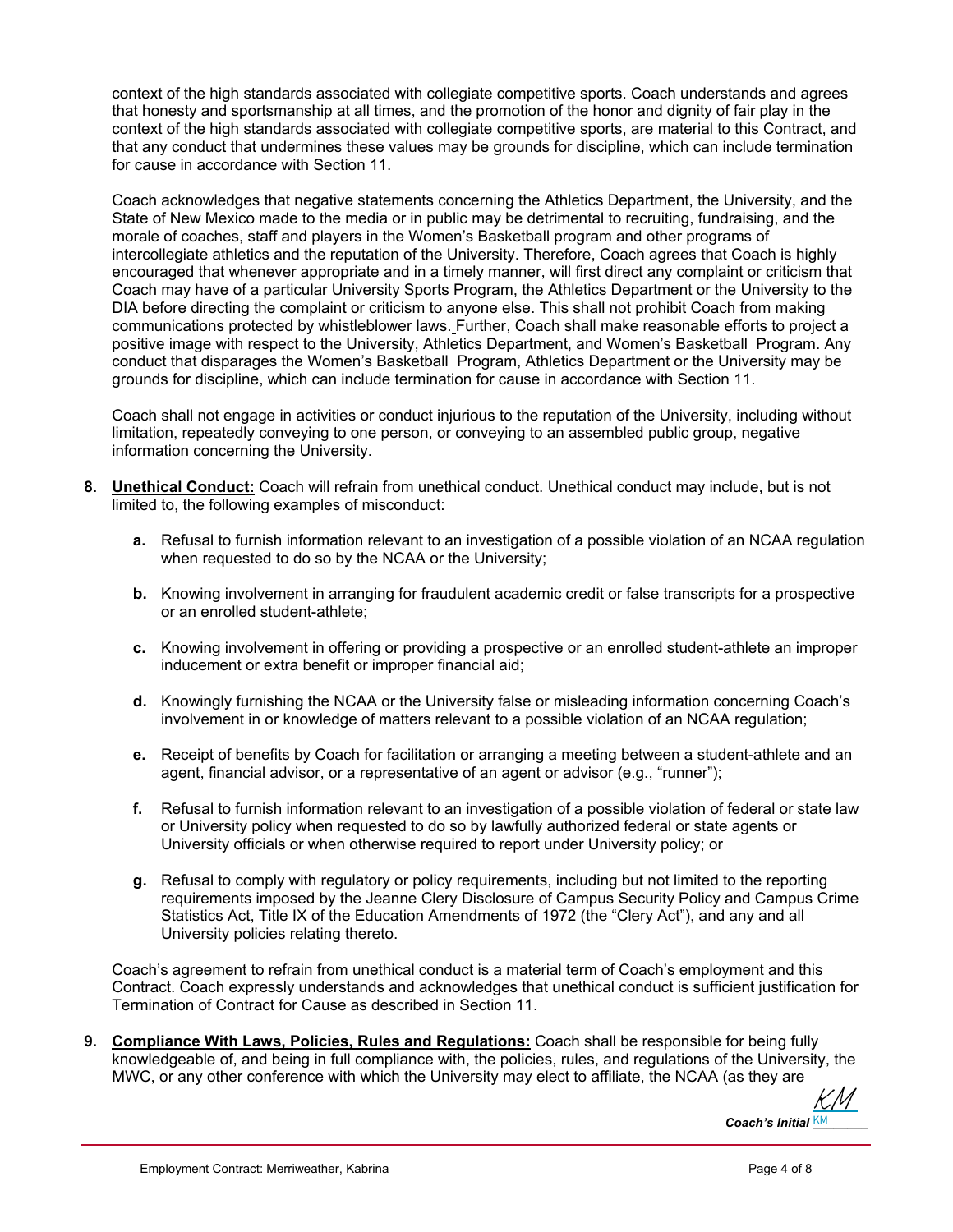currently in force and as they are amended from time to time), as well as applicable federal laws, including but not limited to the Clery Act; Title IX of the Education Amendments of 1972; applicable New Mexico laws; and University policies regarding crime reporting and sexual harassment, including, but not limited to sexual harassment, sexual misconduct, and sexual violence. Coach shall immediately report any apparent or confirmed violations of the above laws, policies, rules, and regulations occurring in the department to the university's compliance staff, the DIA, or UNM's Division of Human Resources, as well as other University official/departments as may be required by University policy. Upon receiving any information about a person who has experienced sexual misconduct, harassment, sexual assault or other sexual violence, Coach shall also report the information to UNM's Office of Equal Opportunity (OEO) within 24 hours, or as soon as reasonably practicable, by calling OEO at 505-277-5251 or by email at oeo@unm.edu. Failure by Coach to report immediately to the University's athletics compliance staff and, as appropriate the DIA or other responsible University official/department, any alleged violations of University, MWC or NCAA policies, rules or regulations by Coach or, upon becoming aware of violations by any coaches, staff members, studentathletes, or other persons under Coach's supervision that become known to Coach, which failure, in the reasonable opinion of the DIA (i) creates material risk for the University or Program or (ii) negatively affects the University or the Program in a material manner, shall subject Coach to disciplinary or corrective action as set forth in the NCAA enforcement procedure. Such failure to report shall also subject Coach to immediate suspension, at the University's sole discretion, for a period of time without pay, or termination as described in Section 11.

If the University determines that Coach is in violation of MWC or NCAA rules and regulations while employed by the University, or was in violation of NCAA or conference rules and regulations during prior employment at another NCAA member institution, Coach shall be subject to disciplinary or corrective action as set forth in the NCAA enforcement procedure and may be suspended without pay by the University at the University's reasonable discretion for a period of time not to exceed ninety (90) days, or terminated as described in Section 11. If Coach fails to meet her obligations as stated in this Section or fails to complete any Universityrequired training within six (6) months of the beginning of Coach's employment, or otherwise fails or refuses to meet her obligations under any law, regulation, policy or procedure, Coach may be subject to disciplinary action up to and including suspension and termination as described in Section 11.

Coach specifically acknowledges and agrees that Coach's compliance with applicable laws, policies, rules, and regulations are material obligations of this Contract.

- **10. Non-Applicability of University Employment Policies and Due Process Guarantees:** This Contract creates no expectancy of or property interest in continued employment with the University. Accordingly, no provisions of the University Administrative Policy manual (UAP) addressing or governing separation of employment, discipline and contract employees generally are applicable to Coach. No due process guarantees relating to progressive discipline, suspension, discharge, and appeal processes are accorded to Coach under this Contract. All rights, processes and notices afforded to Coach or required from Coach are specifically enumerated under sections 11, 12 and 13 of this Contract.
- **11. Termination of Contract for Cause:** The University reserves the right to immediately terminate this Contract for cause at any time. Cause includes, but is not limited to, violation of any material obligation of Coach under this Contract or any amendments hereto. In addition to a material breach of this Contract, the parties agree that the following non-exclusive list constitutes cause for termination under this Section:
	- **a.** insubordination;
	- **b.** Coach's neglect of, or failure or refusal to perform, her duties as Assistant Coach in any material respect after receiving written notice of such failure or refusal from the DIA;
	- **c.** Malfeasance involving misuse of University or donor funds in a single instance that totals more than \$1,000 or in repeated instances of lesser amounts;
	- **d.** Coach's failure to comport herself in a manner consistent with good sportsmanship or the moral, ethical or academic standards specified in this Contract or in University policies and regulations;

 $\mathbf C$ oach's Initial  $\frac{\mathsf{KM}}{\mathsf{KM}}$ [KM](https://secure.na2.echosign.com/verifier?tx=CBJCHBCAABAAt_GB_P6jJEakdSwUHN5glOLqmvvs2oH6)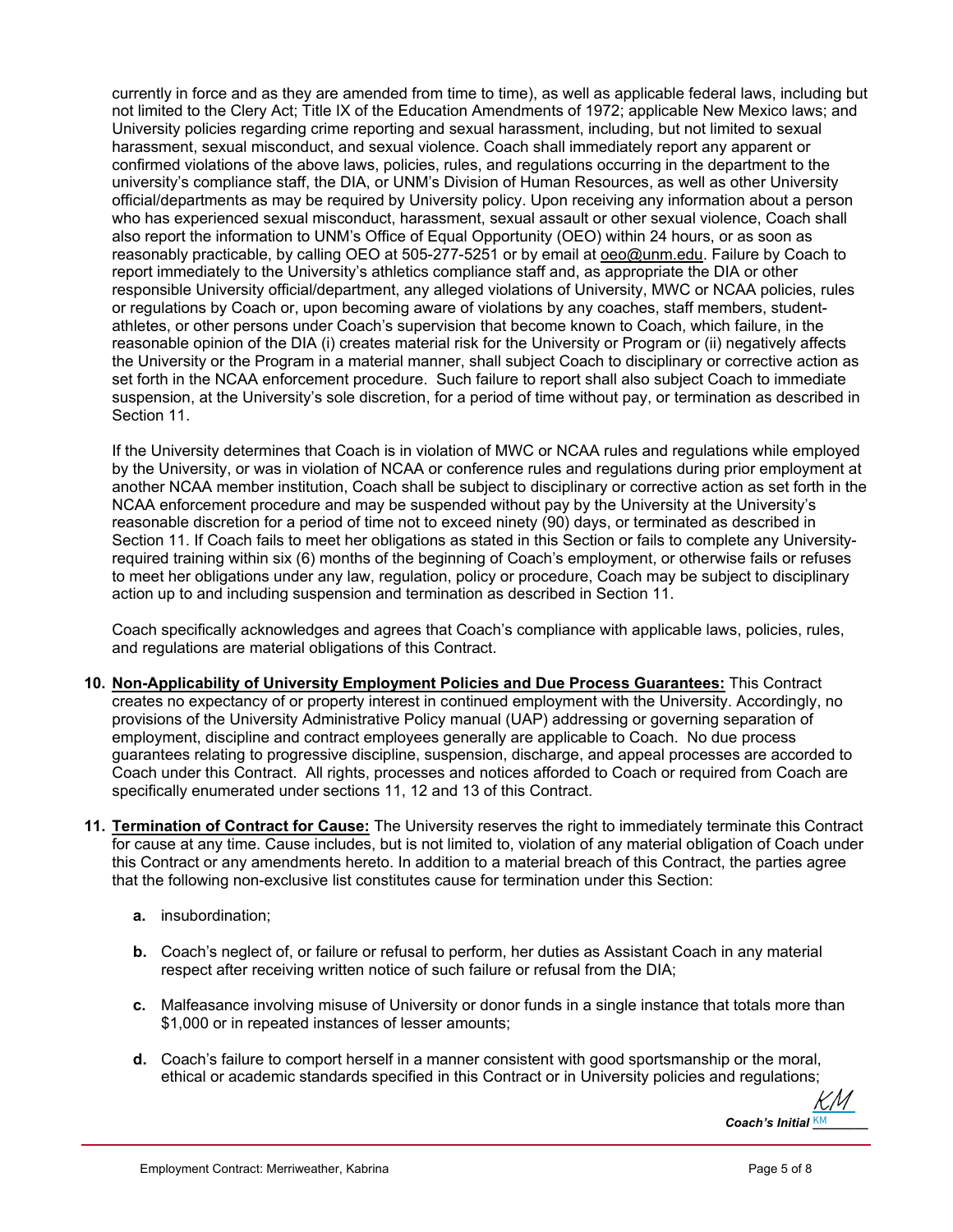- **e.** failure of Coach or any other person under her supervision and direction to comply with applicable standards or regulations of the MWC or the NCAA, federal or state law, or University rules, regulations or policies, as amended from time to time, regardless of whether such violation results in the imposition of sanctions or other consequences;
- **f.** Coach's failure to promote an atmosphere of compliance or her failure to properly and effectively monitor personnel under her supervision and direction which results in material non-compliance by Coach's personnel, with applicable standards or regulations of the MWC or the NCAA, federal or state law, or University rules, regulations, or policies, as amended from time to time, regardless of whether such violation results in the imposition of sanctions or other consequences;
- **g.** Coach's instruction to any assistant coach, student or other person to respond inaccurately or incompletely to any request or inquiry concerning a matter relevant to University's athletic programs or other institution of higher learning which shall be propounded by University, the NCAA, the MWC or other governing body having supervision over the athletic programs of University or such other institution of higher learning, or required by law;
- **h.** Coach's failure to fully cooperate in the enforcement and implementation of any drug testing and/or education program established by the University, the MWC, the NCAA, or pursuant to federal or state law that is applicable to student athletes or other employees of the University;
- **i.** Coach's being charged with, indicted for, pleading no contest to, or being convicted of (i) any felony; or, (ii) any misdemeanor involving gambling, drugs or alcohol. For purposes of termination of this Contract for cause, the parties agree that a conviction or plea will serve as conclusive evidence of the commission of the alleged crime by Coach;
- **j.** engaging in conduct which either (i) displays a continual, serious disrespect or continual, serious disregard for the mission of the University, (ii) brings Coach into public disrepute (ii) constitutes moral turpitude or breaches the high moral and ethical standards applicable to Coach as a visible representative of the University;
- **k.** major or repeated minor violation of policies, rules, or regulations of the University; major or repeated secondary infractions of the MWC or NCAA rules (including any similar infraction which may have occurred at Coach's prior employment); major or repeated minor violation of New Mexico or federal laws, regulations, or policies;
- **l.** Coach's misconduct, whether or not relating to Coach's employment, which is not in the best interest of the University or which violates the University's mission, interests, policies, or regulations, and which causes material damage to the reputation or dignity of the University or its athletics program;
- **m.** participating in any (i) gambling, bookmaking, wagering, or betting involving any athletic contest whatsoever wither by soliciting, placing or accepting a bet or wager or through a bookmaker, a pool, or any other method of gambling; or (ii) counseling, instruction, encouraging, or knowingly and intentionally permitting any student-athlete, assistant coach, or other individual under or subject to Coach's control, authority, or supervision to participate in such activity;
- **n.** failure to report promptly to the DIA in writing any violations or potential violations known to Coach of University Rules including, but not limited to, those by Coach, his assistant coaches, student athletes or other persons under the direct control or supervision of Coach;
- **o.** failure to take reasonable steps to ensure the physical and mental wellbeing of student athletes on the Women's Basketball team;
- **p.** willful or grossly negligent conduct injurious to the University's Intercollegiate Women's Basketball Program or the University;

 $\mathbf C$ oach's Initial  $\frac{\mathsf{KM}}{\mathsf{KM}}$ [KM](https://secure.na2.echosign.com/verifier?tx=CBJCHBCAABAAt_GB_P6jJEakdSwUHN5glOLqmvvs2oH6)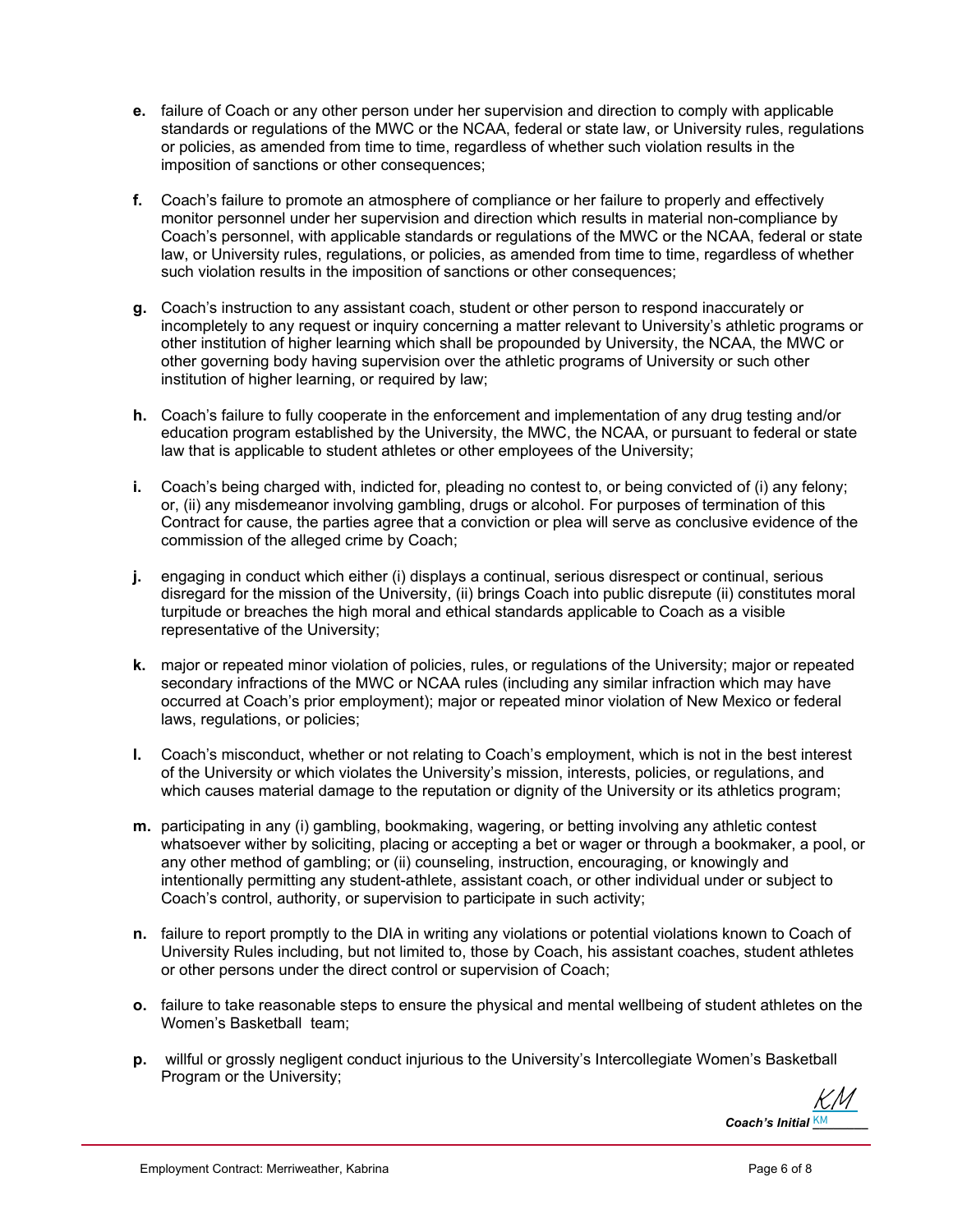**q.** any other reason constituting adequate cause for termination pursuant to official written employment policies of the University or its Athletics Department.

If this Contract is terminated for cause, the University shall have no further liability except for base salary and fringe benefits accrued to the date of termination.

Nothing in this Section shall prevent, limit or otherwise interfere with the University's right to terminate the services of the Coach without cause at any time subject to the provisions of Section 12 herein. Therefore, this Section creates no expectancy of or property interest in continued employment and no University Administrative Policy addressing or governing progressive discipline, discharge or the appeal process for discharge shall be applicable to Coach.

- **12. Contract Non-Renewal:** Coach expressly agrees that there exists no expectancy of renewal of this Contract beyond the term stated in Section 2 herein. Coach also expressly agrees that no notice that this Contract will not be renewed is required. Coach understands that this provision contradicts UAP 3240, Contract Employees, and expressly agrees that no notice is required. The obligations of the University and Coach pursuant to this Contract shall terminate with the termination or non-renewal of Coach's employment.
- **13. Termination by Disability or Death**: It is expressly understood and agreed that this is a personal service agreement between the parties and that in the event of the incapacity of Coach to the degree that she is rendered incapable of performing the obligations and duties contained in this Contract for a period of more than ninety (90) consecutive days, as certified by two (2) physicians selected or approved by the University, or her untimely demise, this Contract shall terminate and the University shall have no further financial or other obligation whosoever hereunder except to pay Coach his base salary and benefits accrued to the date of termination.
- **14. Complete Employment Contract:** This Employment Contract and any Exhibits attached hereto and incorporated herein by reference, constitute the final and complete agreement between the parties. Any amendments or further addenda, hereafter agreed to by both parties, shall be in writing and executed with the same formality. All prior and contemporaneous negotiations and agreements pertaining to Coach's employment by the University are deemed incorporated into this Contract and such documents and instruments are deemed to have been abandoned if not so incorporated. No verbal understandings, statements, promises, or inducements contrary to the terms of this Contract exist.
- **15. Severability:** If any provision of this Contract is held to be invalid or unenforceable for any reason, such provision shall be ineffective to the extent of such invalidity or unenforceability; provided, however, that the remaining provisions will continue in full force without being impaired or invalidated in any way unless such invalid or unenforceable provision or clause shall be so significant as to materially affect the Parties' expectations regarding this Contract. The Parties shall replace any invalid or unenforceable provision with valid provision which most closely approximates the intent and economic effect of the invalid or unenforceable provision.
- **16. Governing Law and Forum:** This Contract, and any other amendments, shall be governed by and construed in accordance with the laws of the State of New Mexico and the policies and procedures of The University of New Mexico Board of Regents.
- **17. Waiver:** No waiver by either party of any rights under this Contract will be valid unless set forth in a writing signed by that party. The failure of either party to insist upon strict performance of this Contract shall not be construed as a waiver of any of the party's other rights under the Contract.
- **18. Captions:** The captions used herein are for convenience only and do not in any way limit or amplify the terms and provisions hereof.

 $\mathbf C$ oach's Initial  $\frac{\mathsf{KM}}{\mathsf{KM}}$ [KM](https://secure.na2.echosign.com/verifier?tx=CBJCHBCAABAAt_GB_P6jJEakdSwUHN5glOLqmvvs2oH6)